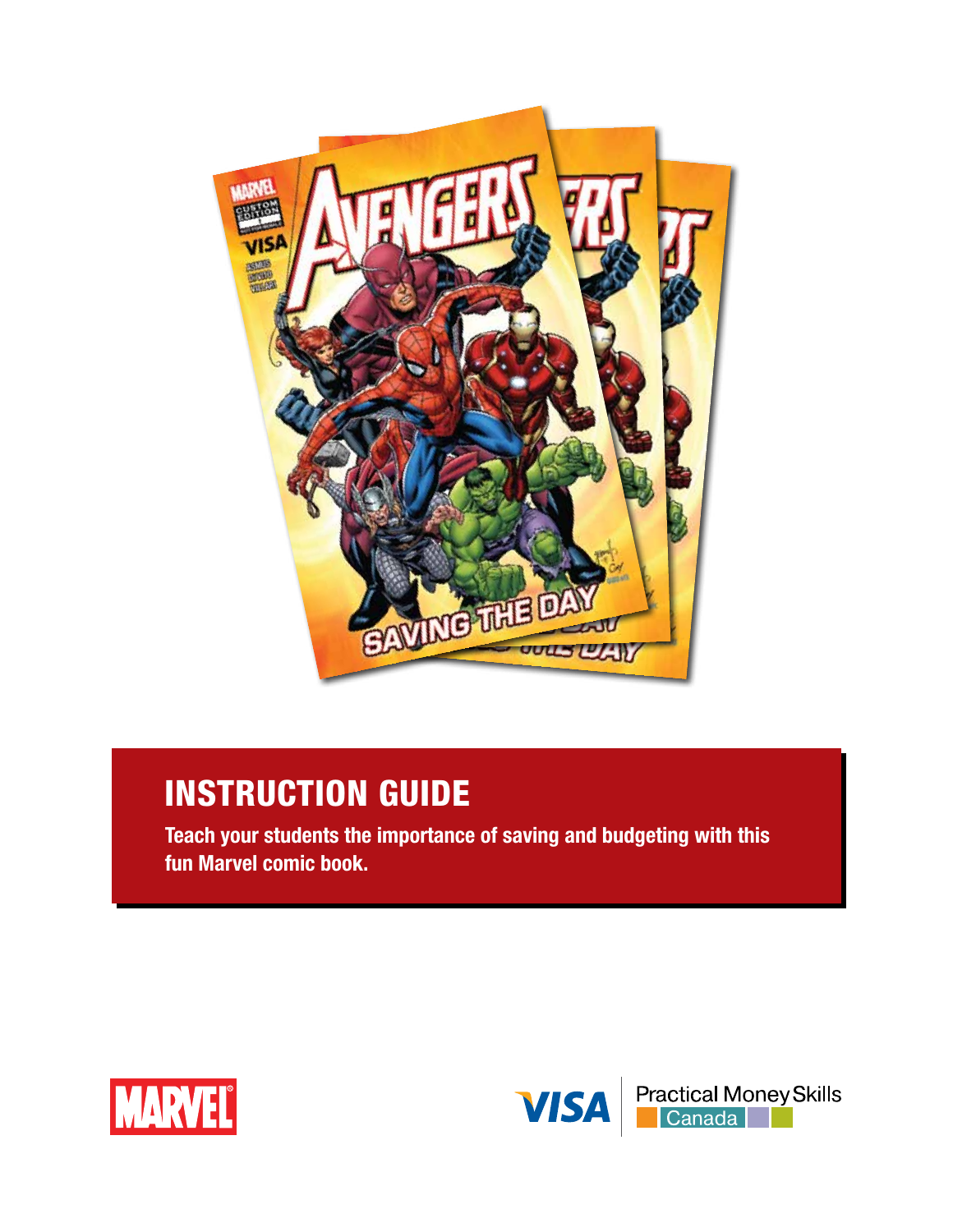

## **OVERVIEW**

In this lesson based around the Practical Money Skills comic book, Saving the Day, students will:

- Learn several basic banking concepts
- Master the importance of budgeting and saving
- Practice balancing their own personal budgets

#### Grade level:  $2^{nd} - 7^{th}$

**Time allotment:** 60 + minutes

#### **Learning objectives:**

Students will

- Explain basic banking and budgeting terms
- Summarize the reasons for budgeting and saving
- Develop a personal budget
- Balance a personal budget

**Course:** Math/Social Studies/Language Arts

**Core competencies:** Earn/Save/Spend

**Key vocabulary:** Bank, banking, budget, credit card, currency, debit card, expenses, investment, interest, loans, prepaid card, savings account

#### **Materials:**

- Free Saving the Day comic book is available digitally, as a pdf and in print (via onlin order) at www.practicalmoneyskills.com/avengers
- Budget Blaster worksheet on the back cover of the comic

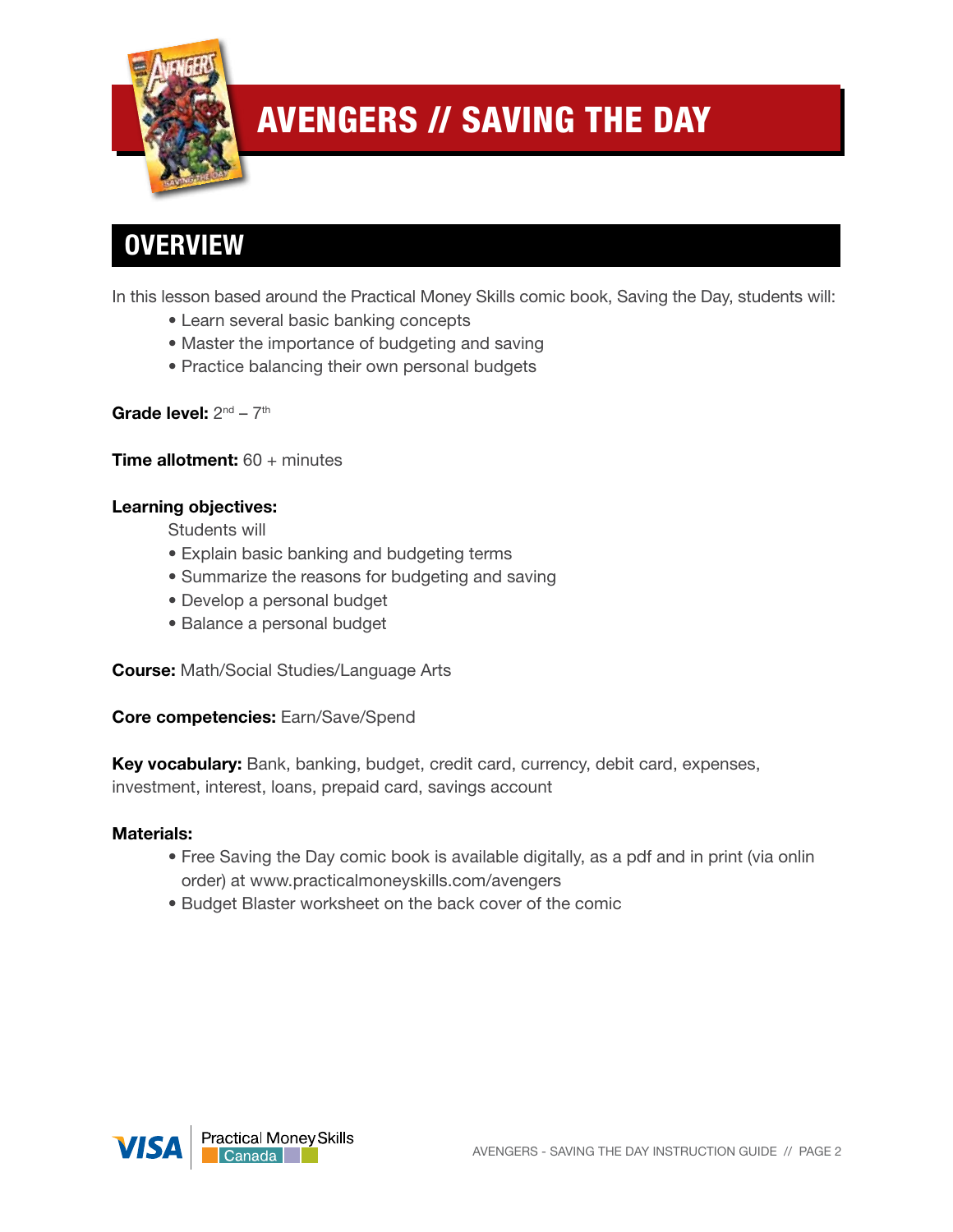

## **INSTRUCTION**

Understanding the importance of maintaining a personal budget and building savings is a critical financial literacy skill for elementary and middle school students. This educational comic book introduces students to the concepts of banking, budgeting and saving in a fun and engaging way. They will learn important concepts and terminology via the story and by utilizing the glossary of financial terms and budgeting worksheet.

### **WARM UP (10 mins.)**

Open your discussion by asking students how many of them know what a budget is, what can happen when you don't have a budget and why they think saving is important. Then explain that saving is easier when you set short-term (one-month) savings goals (like buying a video game) and long-term (six-month) savings goals (like buying a bicycle).

Complete the warm up by having students write down a short-term goal and a long-term goal of their own, and about how much they think each would cost.

### **TEACHING KEY CONCEPTS (10 mins.)**

#### **Why create a budget?**

- To have a plan for your spending
- To ensure you spend within your means
- To earmark money for savings
- To help you reach financial goals

#### **Why is saving important?**

- Allows you to meet specific short-term goals (e.g., buying a new bicycle)
- Prepares you for unexpected expenses (e.g., bicycle repair costs)
- Helps you plan for a future goal (e.g., saving for a car)

#### **REVIEWING FINANCIAL TERMS (10 mins.)**

Have students take turns reading the financial definitions in the inside back cover of the comic. Challenge them to find those terms while reading the comic.

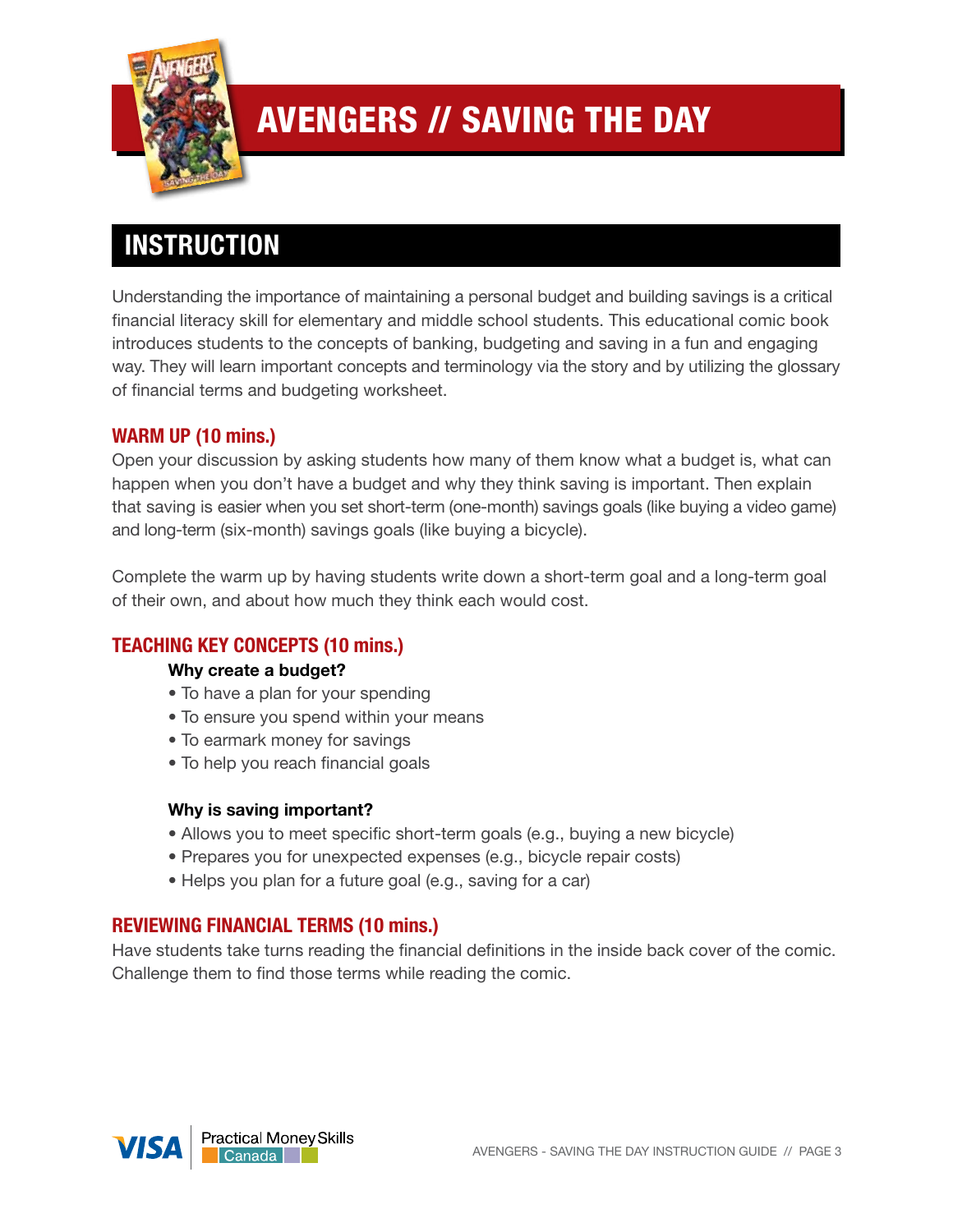

## **Instruction (continued)**

### **READING THE COMIC (25 mins.)**

Have students open their printed comics or gather around classroom computers to view digital copies of the comic book. Students can take turns reading pages or portions of the comic.

### **DISCUSSION (5 mins.)**

After reading the comic, pose the following discussion questions to the class (possible responses are included below):

**Question 1:** What does Spider-Man learn about managing his money in *Saving the Day*?

- *The importance of creating and maintaining a budget.*
- *- That saving is critical so you can meet financial goals and prepare for the unexpected.*

**Question 2:** Spider-Man's goal is a gift for his aunt. What is a savings goal you have? Volunteer to share a savings goal you have with the class and discuss how much it might cost and how long it might take you to save for this goal.

*- New video game system (\$300 over 6 months), new bike (\$250 over 4 months), etc*

End the discussion by encouraging students to talk with their families about their own values around budgeting and saving.